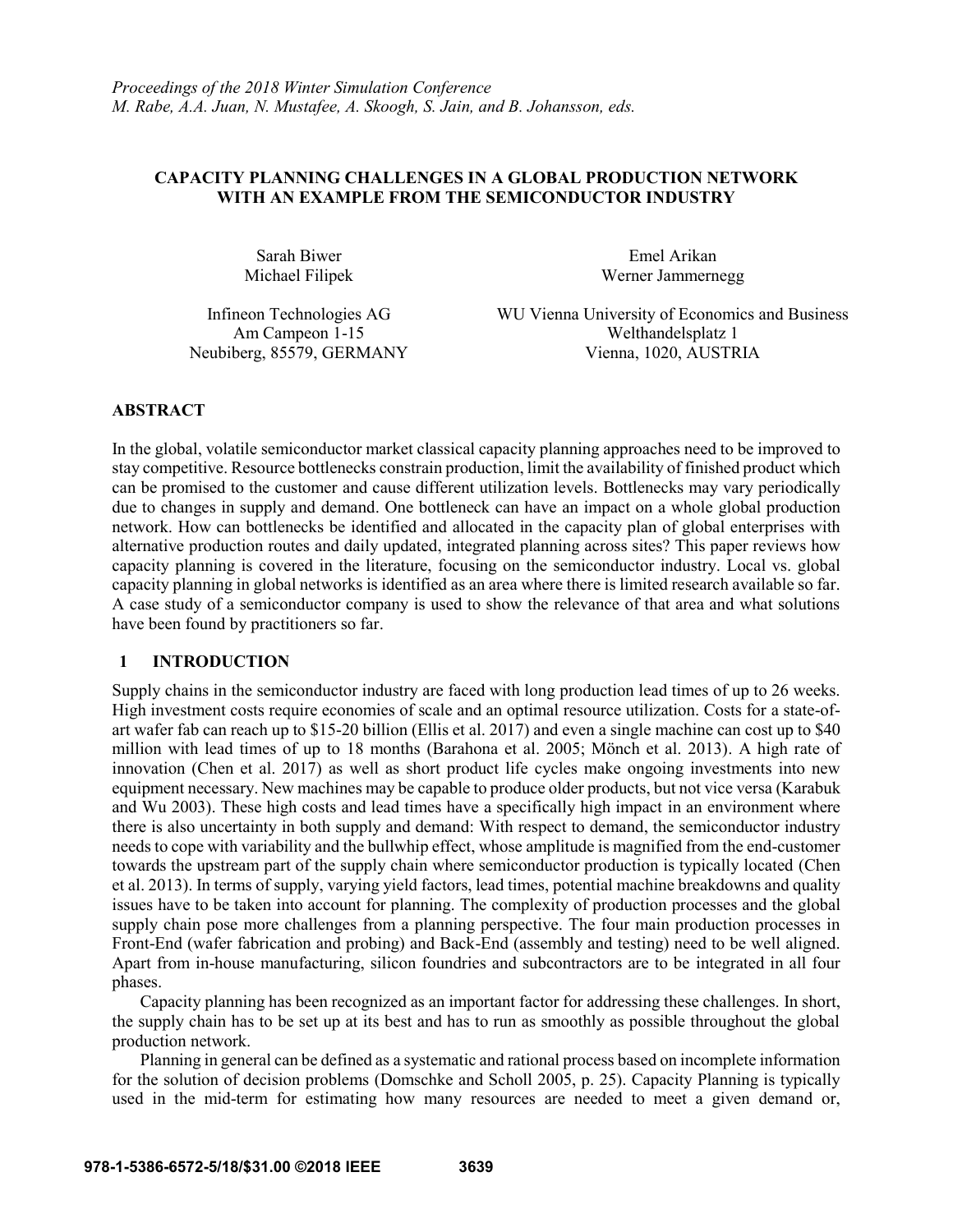respectively, how much a given set of resources can produce with acceptable performance (Uzsoy et al. 2018). This paper also takes a look at shorter term capacity planning, where investment decisions have already been made and the task is to find an optimal way for capturing the capacity of available resources in order to support an efficient allocation of competing demands.

Resources are defined as the entities of a process that a flow unit has to visit as part of its transformation from input to output. Capacity measures the maximum number of flow units that can be supported by a resource at a given point in time. A bottleneck is the resource with the lowest capacity (Cachon and Terwiesch 2011). Resources can be different in each company and each process, but for the semiconductor industry those resources mainly represent tool sets and machines, due to their long lead times; staff availability is typically not a major constraint and therefore not the main focus of this paper.

Figure 1 illustrates the scope of this paper. Many sources can be found for capacity planning in the semiconductor industry, as represented by intersection "C". While most literature takes on a local perspective for capacity planning though, this analysis includes the aspect of the global network.



Figure 1: Dimensions and focus of this paper.

# **2 LITERATURE REVIEW**

Cachon and Terwiesch (2011) visualize in Figure 2 how a production process can be constrained by both supply and demand. In the case of a supply constraint as visualized in Figure 2, this bottleneck determines the maximum flow rate.



Figure 2: Bottleneck Visualization (a) Supply-Constrained (b) Demand-Constrained (Cachon and Terwiesch 2011).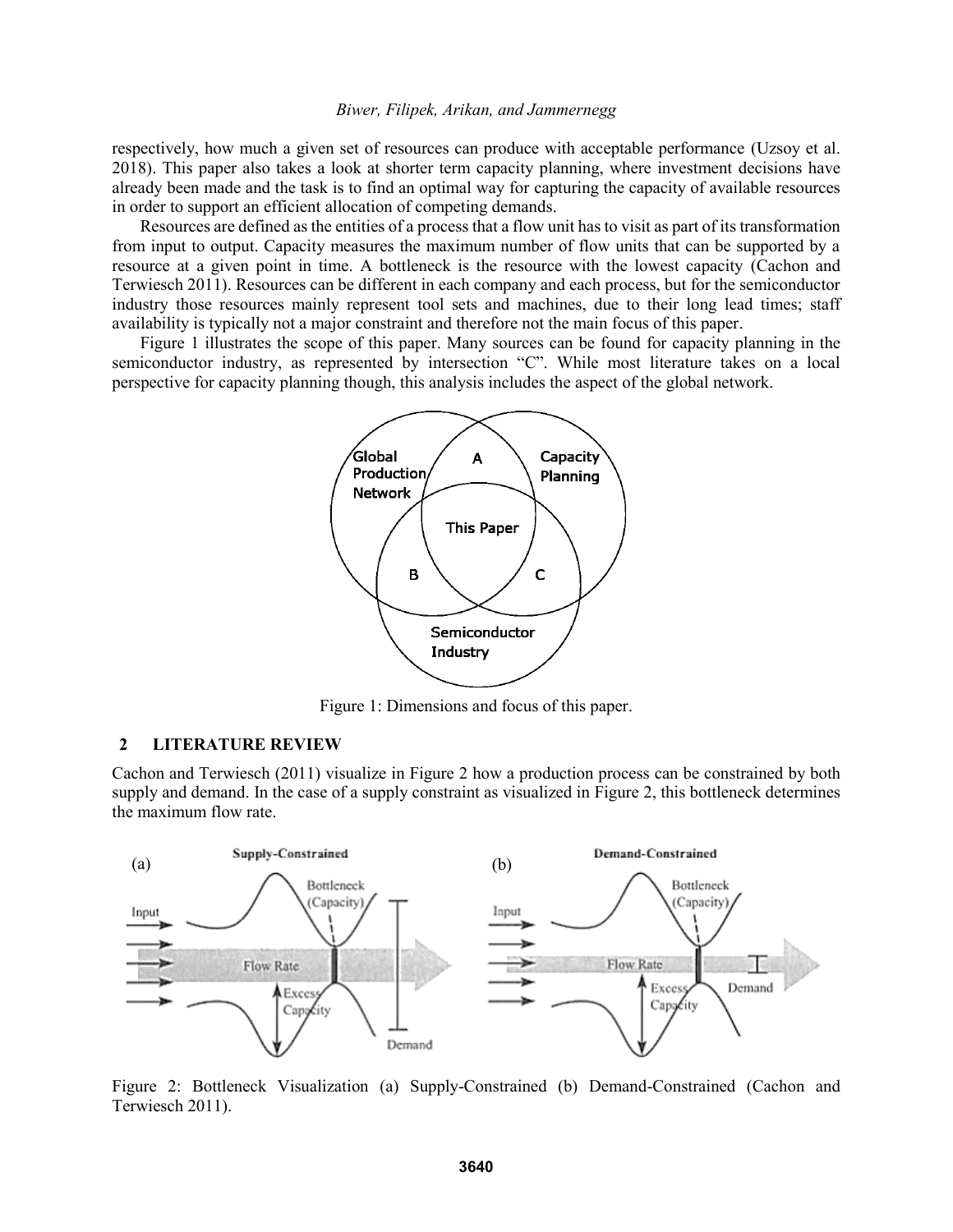Planning helps decision makers select the best future activity among a number of alternatives. Any planning activity typically faces three major challenges: Conflicting objectives and preferences between the alternatives, the complexity caused by the number of possible alternative actions and uncertainty. Fleischmann et al. (2008) point out three main characteristics of Advanced Planning Systems: They take an integrative approach to planning, considering a whole network or supply chain; they apply true optimization for a clearly defined problem, objective and constraint; finally a hierarchical planning system is deployed, which is necessary as a trade-off between practicability and the representation of interdependencies in the planning tasks.

Researchers recommend to take an integrated approach to capacity planning, which links to other planning processes such as network design, demand planning, production planning and master planning as described by Fleischmann et al. (2008). In integrated planning, all plans are well harmonized to prevent major mismatches from happening in the first place. A tutorial for central planning, showing current state, including cycle times and capacities, with possible solutions is well illustrated in Fordyce et al. (2012). Fordyce and Milne (2012) provide a decision grid for demand-supply networks which differentiates relevant decision first by planning hierarchy from strategic down to daily operational adjustments and second by the responsible unit, i.e. central planning vs. factory planning.

The concept of an integrated approach advanced the Materials Requirements Planning (MRP) logic, which calculates back production requests based on a product's Bill of Materials without adjusting to production constraints. Such weakness led to the development of the MRP2 logic, which allows for plan adjustments through bottom-up information feedback loops (Mönch et al. 2013).

Broadly speaking, capacity planning approaches can be categorized by the planning horizon and the corresponding method applied.

#### **2.1 Capacity Planning for Different Planning Horizons**

Regarding the planning horizon in scope, strategic approaches can be found for the long-term perspective and more tactical/operational approaches have been investigated for the mid- and short-term. On the strategic level, capacity expansion and investment decisions are covered to support network planning. Geng and Jiang (2009) provide a good overview of literature related to strategic capacity planning in the semiconductor industry. Tactical and operational approaches assume the capacity is given and try to optimize the loading, aiming for objectives like high utilization, low cost, high service levels, etc.

Various approaches may appear in use on the strategic vs. operational level, although some are more common for one planning horizon or the other. For the short- to mid-term horizon, capacity planning is often integrated in the form of constraints for master planning. Queueing models and simulations have proven helpful on an operational level while deterministic, mathematical programming is used more commonly for strategic capacity investment decisions. It is generally agreed that an "ideal" capacity planning tool should combine multiple methods in a single tool, which is still easy to implement, understand and use (Fowler and Robinson 1995).

#### **2.2 Capacity Planning Methods**

Methods applied range from static approaches, over mathematical programming methods, heuristics such as neighborhood search methods, queueing models and simulations to a variety of mixed approaches. Few sources deal specifically with the determination of bottlenecks in isolation: Cachon and Terwiesch (2011) determine bottlenecks by calculating the implied utilization; Chiang et al. (2000) focus on the sensitivity of the system production rate to the machine's reliability parameter. Static methods are often rather simple and based on a spreadsheet application, like the capacity plan tool by Occhino (2000). Mathematical optimization may include linear programming, as applied for instance in Mönch and Habla (2008) and Romauch and Hartl (2017) or mixed-integer programming as shown in Bermon and Hood (1999), Christoph Habla et al. (2007), Ponsignon et al. (2008) and Tavaghof-Gigloo et al. (2016). Mixed integers are especially common on the strategic level where yes/no investment decisions have to be made. In addition,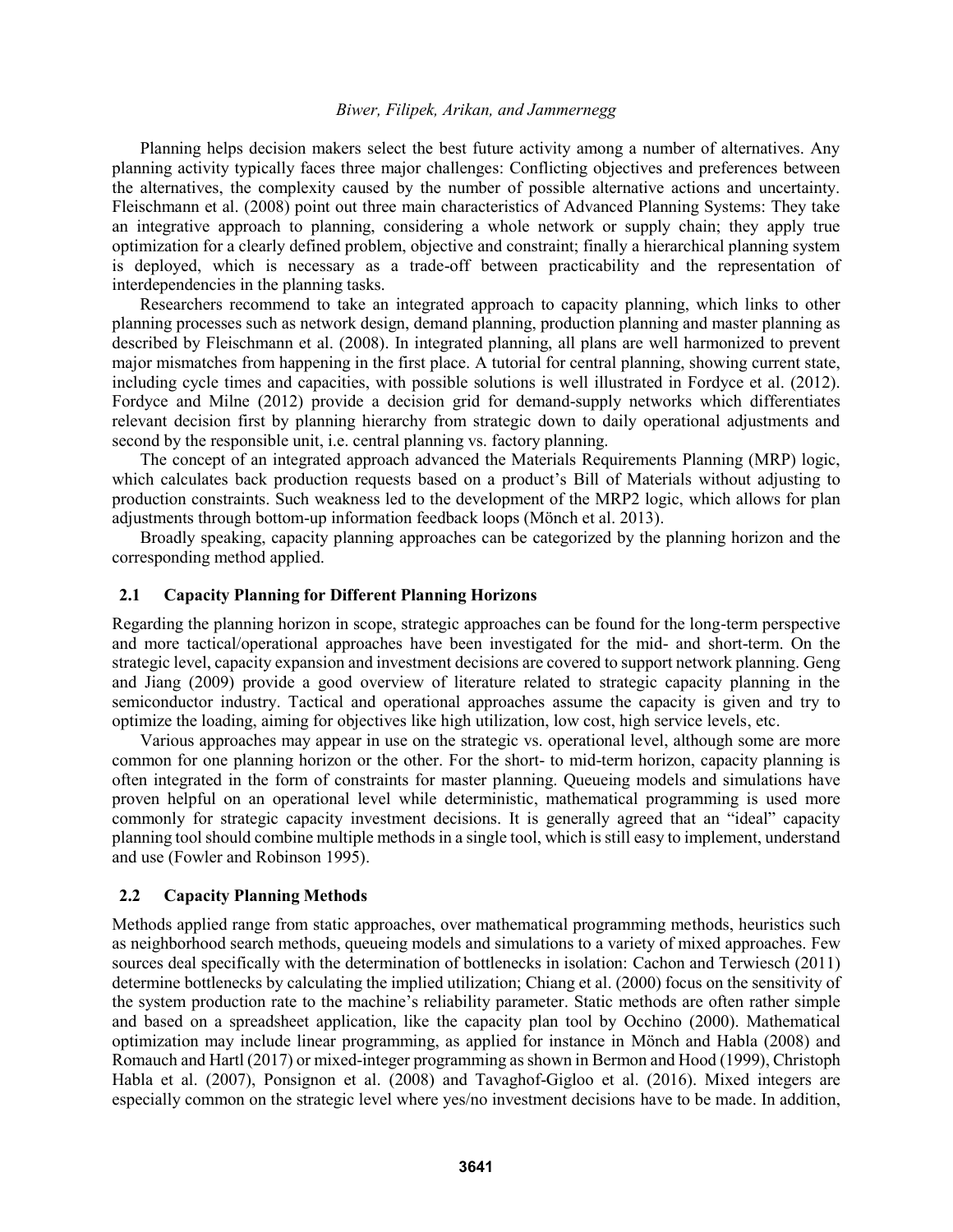stochastic programming methods have been introduced to account for non-deterministic variations on both the supply and demand sides, for example in Christie and Wu (2002) and Leung and Wu (2004). Neighborhood search methods have been developed to achieve better computation times. In addition, these models make it easier to reflect the dynamic nature of the real world network. Specifically, a method to capture rolling demand forecasts for solving the capacity planning problems was presented in a dynamic optimization model by Chien et al. (2012). Queuing models deal with the variation of cycle times depending on the utilization, for example in Connors et al. (1996) or Kumar and Kumar (2001). At IBM's semiconductor fab in New York a model called Enterprise Production Planning and Optimization System (EPOS), based on queueing models, was developed and implemented (Brown et al. 2010). Examples for heuristics in Capacity Planning are provided by Kallrath and Maindl (2006), Mhiri et al. (2015), Ponsignon and Mönch (2012), and Ponsignon and Mönch (2014). Heuristics offer the additional advantage that their way of functioning may be easier to be explained and communicated, while mathematical programming is often seen as a black box. In recent years, mixed approaches have become very popular since they aim at combining the strengths of different approaches while mitigating the weaknesses. For example, Kim and Lee (2016) introduce a 5-step integration model; Barahona et al. (2005) mix a stochastic program with a branch-and-bound heuristic; Denton et al. (2006) combine a mixed-integer program with heuristics. But the idea of a mixed approach is not new: Already in 1994 IBM started using Operations Research techniques to develop intelligent models for their supply and demand match, interweaving linear programming with a traditional MRP run and a heuristic matching process (Lyon et al. 2001).

Capacity also depends on the product mix that is being produced on the resources, because different products may consume different capacities of the same resource. One product might be produced faster than another one on the same resource. Product mix optimizations are addressed by linear programming in Romauch and Klemmt (2015) for a single facility. Rowshannahad et al. (2015) present indicators called Capacitated Flexibility Measures and Capacity Deviation Ratios to evaluate the workload balance of a toolset to manage recipe-to-machine qualifications.

### **2.3 Capacity Planning for Global Production Networks**

While it is generally agreed that simplifications have to be made for the problems being manageable and computationally efficient, models have to be evaluated under realistic conditions, where some of the underlying assumptions may not hold true and may require careful refinement. To reduce the problem down to a manageable level, most approaches only look at one facility, not a global network with multiple plants. There is limited research done for capacity planning across the entire supply chain (Uzsoy et al. 2018). This is a challenge, as in reality practitioners face global networks in most cases.

Among the researches who take on a global network perspective are Fowler and Robinson (1995) in their Measurement and Improvement of Manufacturing Capacity (MIMAC) Final Report and Kallrath and Maindl (2006). Wu et al. (2001) present a methodology for arbitrating capacities between multiple plants. Tavaghof-Gigloo et al. (2016) provide a multi-item, multi-facility, multi-stage capacity mixed integer linear programming approach. Fordyce and Milne (2012) explain how missing coupling points between local and central planning can cause losses in responsiveness of factories to central planning and missed efficiency gains when the trade-off between capacity utilization and cycle time according to the operation curve is not considered. The authors demonstrate how central planning can become smarter through improved modelling of factory capacities which captures alternative deployments of tools to manufacturing processes with corresponding consumption rates and the trade-off between capacity utilization and cycle times.

Coming back to Figure 1 in the Introduction, it can be concluded that there is there is a lot of research available for the topic of capacity planning, including works specifically for the semiconductor industry. However, only few sources cover the intersection with the global production network.

Most of the tools suggested in the literature require some sort of capacity constraint for generating a feasible plan. It is agreed that for a solvable model for a global network only the most critical bottleneck resources should be included in the decision process. However, the literature currently provides few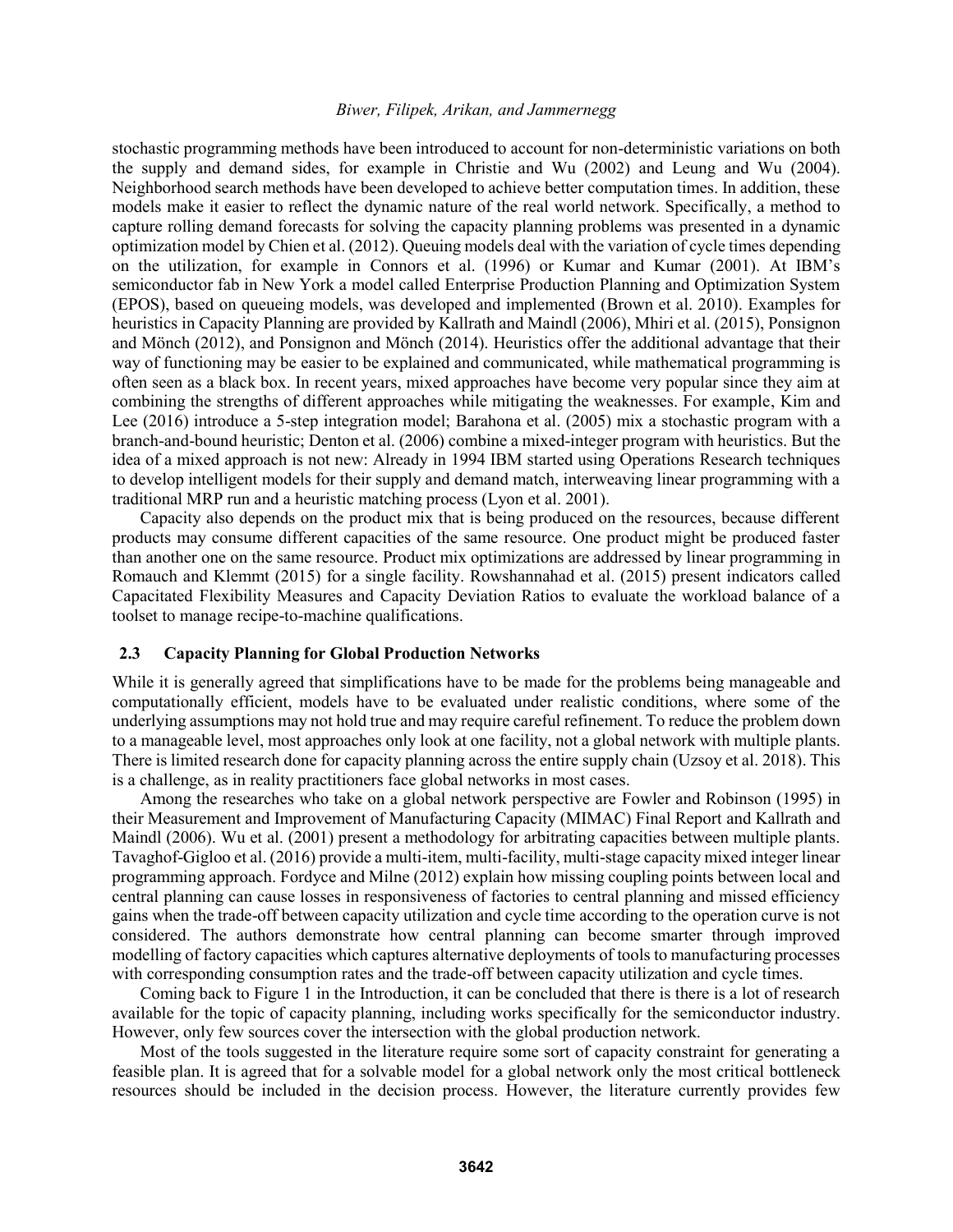recommendations for how to select the correct resources amongst a large number of potential bottleneck resources in a global network.

# **3 CASE STUDY: CAPACITY PLANNING IN A GLOBAL SEMICONDUCTOR PRODUCTION NETWORK**

In practice, many of the principles from literature are being applied, nevertheless new challenges have come up in global networks. In the following sections, the capacity planning challenges and solutions are described on the example of a large, multinational semiconductor company. Today, the company with its four divisions runs 18 manufacturing sites for Front-End and Back-End production in 10 countries with an annual turnover of over 7 billion EUR in 2017.

First, an introduction to the company's Supply Chain Planning framework, Master Planning and Advanced Planning System is provided. Next, some of the company's supply chain planning flexibility measures are described. Finally, this paper discusses the new challenges related to the identification and usage of bottlenecks in a global production network.

# **3.1 Introduction to Plan**

The necessity for integrated planning across different planning horizons has been widely recognized for a volatile environment with long cycle times, such as the semiconductor industry. In the planning scheme of our company example shown in Figure 3, a strategic plan is set up on a yearly basis with a horizon of 5 years. Aggregated Capacity Groups (ACGs) are considered on a global level for a tactical demand and supply match on a quarterly basis. However, ACGs only capture capacities at selected points of the manufacturing process, while in reality bottlenecks may occur at every production stage (Ehm et al. 2010). Capacity corridors in the tactical plan support cross-plant allocation and capacity investment decisions for a time horizon of up to 18 months.



Figure 3: Planning Horizons in the semiconductor industry (Schiller 2017).

Figure 4 illustrates how capacity planning is embedded in the integrated planning landscape for the tactical and operational level. Capacity planning tasks are highlighted in red and include the ACG planning for the tactical level as well as a subset of selected bottleneck resources and their capacities on an operational level.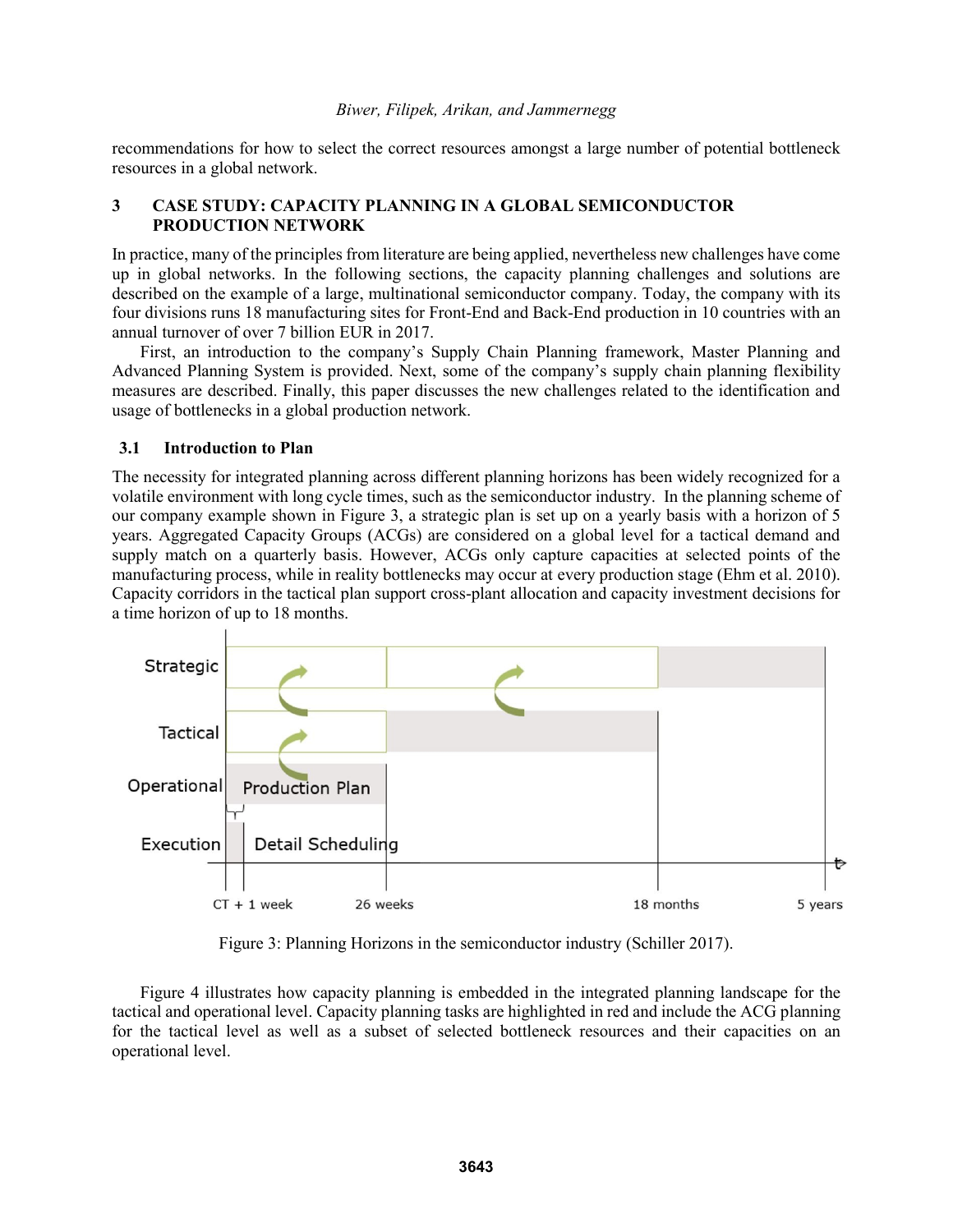

*Biwer, Filipek, Arikan, and Jammernegg*

Figure 4: Planning overview in a semiconductor network (Yachi and Schiller 2017).

For managing bottleneck capacities, there is a central database where bottleneck resources on plant level and their capacities are entered, i.e. selected resources which are known to limit the production output. In addition, the database captures information about which products can be produced by the respective resource. For planning, cycle times are of high importance and vary depending on the utilization of a resource. Nonetheless, in our practical example, cycle times are assumed to be fixed in the Master Planning run and may be reviewed and adjusted later on.

In the industry example, Master Planning is done on a global level. The Advanced Planning System runs on a daily basis with a planning horizon of 26 weeks. Bottlenecks, demand forecasts, orders and planned stock levels are considered as an input and used to come up with global production targets and decisions about which products are to be produced where and in which quantities. The main objectives are to maximize equipment utilization and minimize unfulfilled demand through a heuristic procedure. The outputs are weekly production requests per plant and supply volumes which are available-to-promise (ATP) for order confirmation respectively. A production commit process ensures production targets from the APS are transformed into feasible, detailed production plans.

For every level of the planning horizon, different levels of aggregation need to be considered in order to keep the process manageable. A trade-off has to be found between the desired level of detail and the feasibility and speed of the solution. This is especially challenging for Master Panning.

Practitioners decompose the planning problems such as Master Planning into multiple, more manageable sub-problems and try to come up with a smart way of linking the solutions. Hence, planning nowadays is often addressed with a best of breed application with e.g. JDA for the demand supply match and SAP for Order Management in its key role to be aligned with the general ledger.

### **3.2 Planning Flexibility**

In the industry example, plans are integrated and created globally on a daily level to be reactive to the market and enable daily improvements towards the customer wish date. This is possible as a final product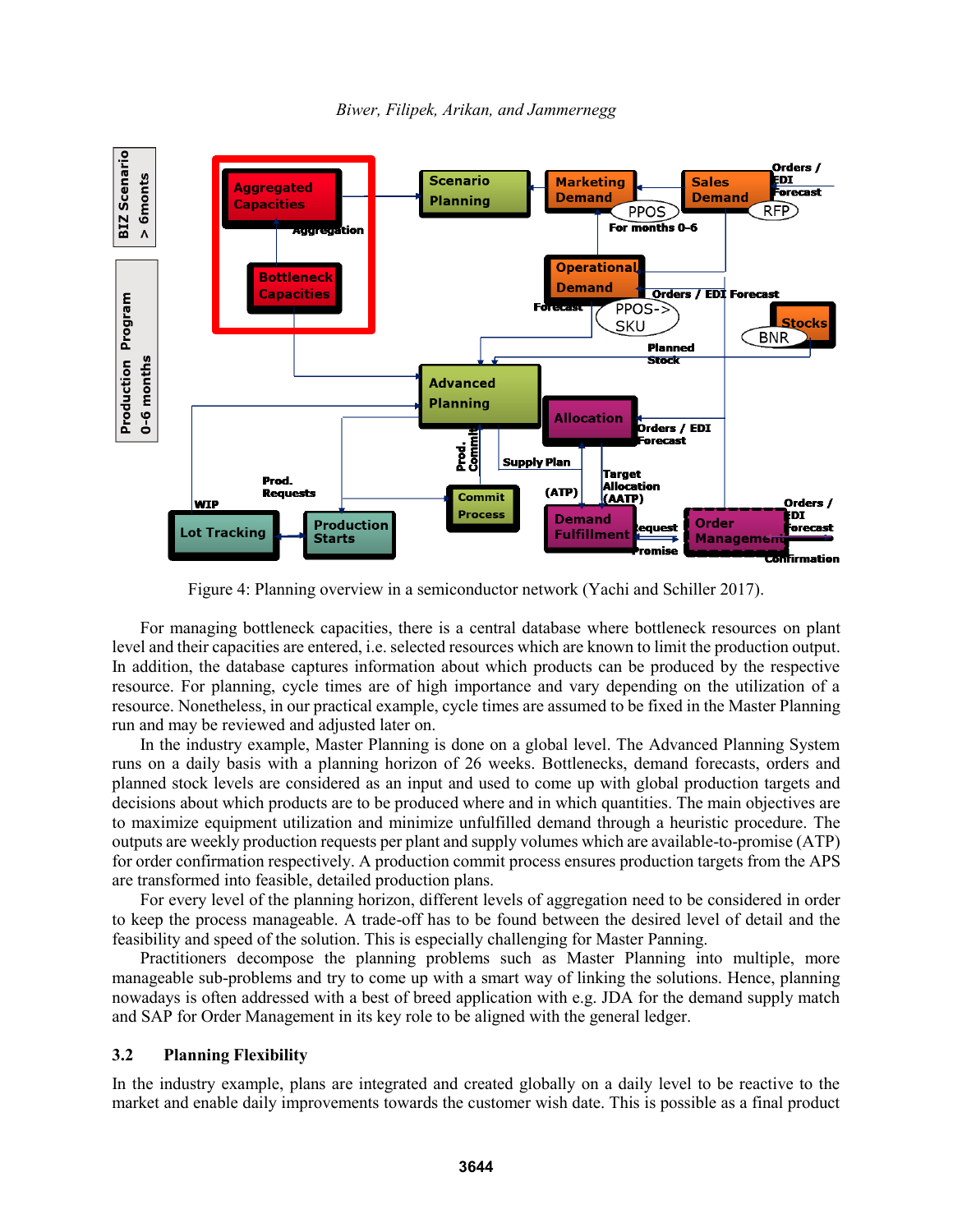may have many production route alternatives which can be considered for improvements. The central planning system allows for demand and bottleneck capacities to be entered and updated on a daily basis. This means the product mix and the base for determining bottlenecks may also change on a daily basis.

A daily batch re-scheduling cycle (BR) redirects supply and demand usage consequently improving the overall outcome in terms of better delivery performance of the available-to-promise (ATP) allocation to the customer. By using a batch mode approach orders are accumulated over a pre-determined time interval and then released for ATP calculation. Such grouping can help reduce infeasible resource allocations, since the order picture might be updated in real-time. The supply information also can be updated regularly to take benefit of the flexibility in rerouting to adapt better to the changing demand. This requires a continuous updating of bottlenecks as well.

### **3.3 New Challenges in Global Production Networks: How to Identify Bottlenecks**

Due to the complexity of the production processes, bottlenecks are determined on a local plant level in the studied case. The local approaches for detecting bottlenecks depend on the specifics of the relevant production process, location and availability of information. In the following, a few practical examples are introduced.

Bottlenecks can appear in different forms in both Front-End and Back-End production. In the Front-End process, semiconductor chips are manufactured by applying layers of conductive and non-conductive materials on raw silicon wafers. This part of the production process is the most complex and timeconsuming, including re-entrant process steps, time-bound constraints and varying yield rates. Bottlenecks also depend on the number of layers to be applied for a certain technology or individual machine capacities – e.g. from a stepper. Front-End bottlenecks are mostly commodity-driven for the production of the wafers. In the Back-End process individual semiconductor chips are sawn apart and built into packages which protect them and allow connecting them to electronic devices later on. Typical bottlenecks are assembly or test tools which are either modelled as single machines or as a pool of machines, in which case, multiple machines can produce the same product.

Approaches for identifying bottlenecks can be built on the experience of employees or on sophisticated tools. Employees often know quite well which resources limits the overall output based on experienced historic demand, delivery fulfilment ability patterns and technical limitations. These bottlenecks determined by experts may stay the same for a longer time period, so that changes in their structure are rather rare, whilst bottlenecks determined by tools tend to be more flexible. There is a requirement to assign a timeline to a capacity, due to the changes in available resources when equipment is added or retired.

In the past, different approaches from Operations Research have been assessed for benefits of their application in practice in the company. It was found that modelling the reality of manufacturing frameworks, including production logic and variabilities, needs to be the basis. In a best-of-breed approach the best tools have been developed for different planning tasks. Heuristics can be used for connecting these tools with each other.

On a local level, a standardized, dynamic planning tool is used to account for the fast changing equipment landscape over time. Technically, this tool aims to combine the quality of a solver solution with the speed of spreadsheet applications and the coverage of different possible scenarios through simulations. The tool supports the bottleneck determination by calculating the approximate capacity of each work station along the manufacturing process, considering the Overall Equipment Efficiency (OEE), i.e. the net time that a resource is actually available for production. The tool can reflect complexities such as parallel production lines, resource pools, re-entrant processes or product-specific toolsets which are required in addition to the machines themselves. Moreover, loss factors such as lot sizes, yield, changeover times and breakdowns are modelled. For machines which can produce multiple different products, load factors are derived from the production recipes and define per product how much capacity of a resource it consumes. For instance, if the capacity is defined as available processing time, one piece of a product may consume 8 seconds on one machine, while one piece of another product may only consume 6 seconds on the same machine. The load factor would hence be 8 and 6 respectively.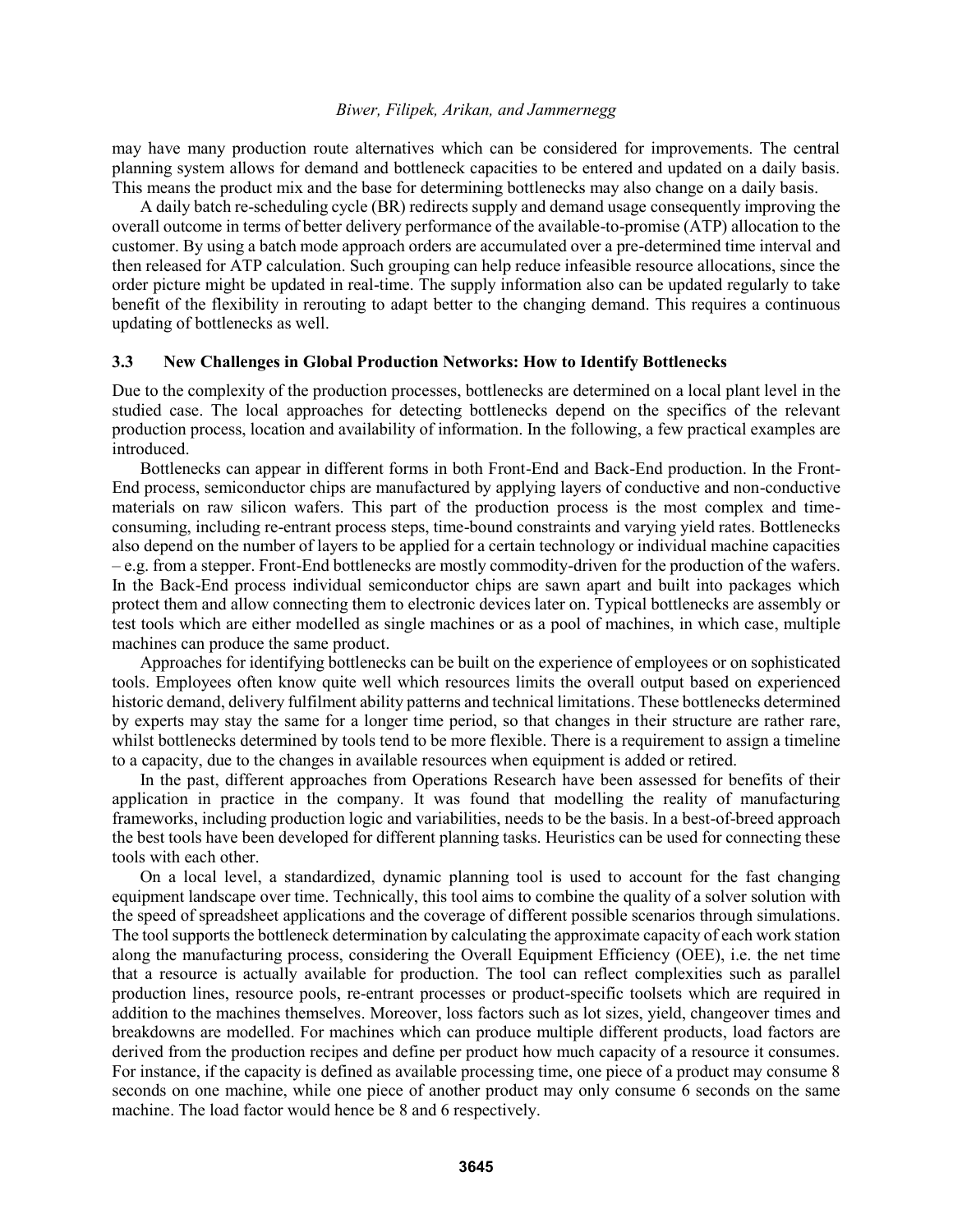Alternatively, capacity could be defined as the throughput rate of a reference product, i.e. the number of pieces produced in a defined time period, e.g. 1,000 pieces per hour. The load factor is determined by dividing the capacity of the reference product by the capacity of the product in question. Hence, the load factor for the reference product is always 1. If another product can be processed at 1,000 pieces per hour, then the load factor would be 1 as well. If a separate product can be processed at 2,000 pieces per hour, the load factor for that product would be  $2,000/1,000 = 2$ . This logic is represented in Figure 5.



Figure 5: Load Factor example.

Once equipment specifics and rules are modelled in the planning tool, the optimal utilization of each resource is calculated based on the product mix derived from the weekly supply and demand match; if it is higher than a certain percentage a resource is considered a bottleneck. All other resources are considered non-critical and unconstrained (Ehm et al. 2010).

Sometimes, placing additional, artificial capacity constraints can be beneficial – for example, the overall variability can be reduced when production alternatives with exceptionally high load factors are banned.In addition to the operational bottlenecks described so far, so-called business bottlenecks are used by central planning for strategic steering. In the past, one business division in a large corporation might have "owned" one or more dedicated factories. Today, factories and resources are shared between multiple business divisions. For instance, business bottlenecks can be used to reserve certain capacities for a specific business unit or sub unit which the parent company wants to give priority to - even if the orders have not been received yet. Another example is a minimum run rate established to keep production up for a certain product. Hence, resource bottlenecks should not be regarded too negatively – they are simply an integral part of planning and can help meet objectives like customer satisfaction or production stability.

The synchronization of the bottleneck identification and the correct usage of such bottlenecks is critical for the success of planning and optimization.

#### **3.4 New Challenges in Global Production Networks: How to Use Bottlenecks**

In spite of all the efforts for modelling resources, it was found that implementing one large planning tool for all needs was not realistic – it is not stable enough, hard to maintain and requires enormous computation times. Accordingly, modelling all the global resources in one tool would quickly exceed today's available computing power. In practical terms, such a system can handle a few thousand bottlenecks but it is not possible to calculate millions of resources in a realistic time. Therefore, today only a subset of relevant, local bottleneck resources are entered into the global APS for Master Planning. They are determined through abstraction of the detailed local capacity planning described in Section 3.3. All other resources are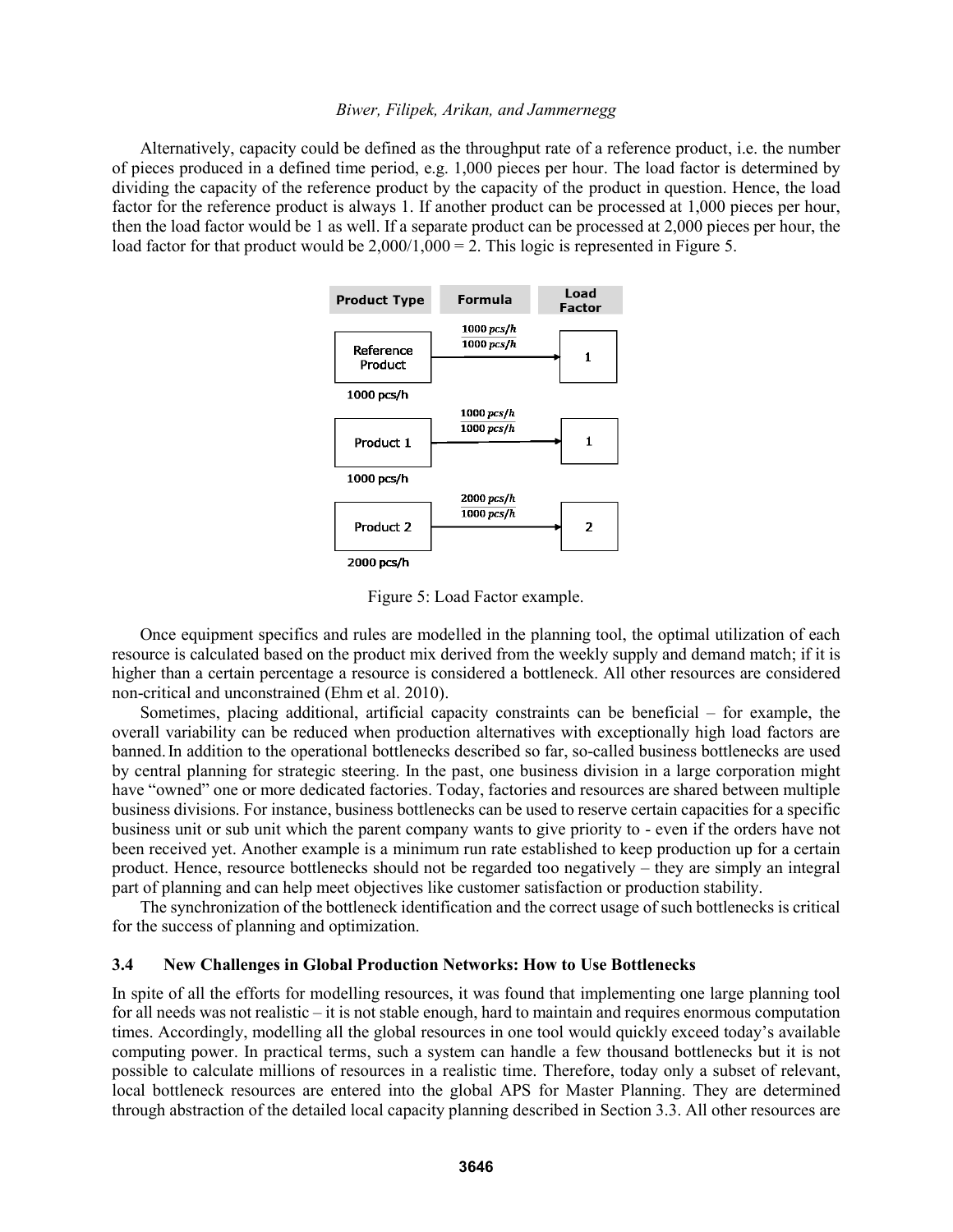assumed to be unconstrained for the Master Plan or they can be added when they become constrained based on a short control cycle. Thereby, the complexity of the capacity information is reduced, resulting in the local plant as a black box. Figure 6 illustrates how bottlenecks are an output of the individual, local capacity plans as well as an input into the global Master Plan. In the global Master Plan, the global demand is allocated and balanced between different plants. The output are production requests sent back to the plants for execution. The adjustment loop is indicated with a dotted line, since the product mix of the Master Plan is used again on local level as an input for the bottleneck determination.



Figure 6: Local Determination of Bottlenecks as an Input for Global Master Planning.

The main advantage of this approach is that capacity planning on the plant level is much easier to manage and compute than on the global level. However, some flexibility is lost by using the Master Plan output as an indicator of the product mix used for bottleneck determination in the plants. If bottlenecks were determined on a truly global level based on the global demand mix, the optimal plant allocation may lead to completely different product mixes, which would then in turn lead to different local bottlenecks. So there is a risk that a local bottleneck determination method can get stuck in a local optimum and miss out on some of these swap opportunities. Besides, the target usage of bottlenecks grants more freedom for tackling other areas where optimization might be required.

# **4 CONCLUSION**

The challenges of capacity planning are not new and many scientific papers have dealt with them. A literature review has been provided. Only a few papers tackle the new challenges in global enterprises with alternative production routes and integrated planning across multiple production sites which is updated on a daily basis. Also, relatively little sources look into how to handle capacities in short- and midterm planning. If they do, it is typically through Master Planning approaches, many of them using sophisticated approaches, but with selected capacity constraints already given and no guidance on how to determine and select these capacities.

Based on a company case study it was shown that reality today requires planners in practice to solve these problems, so a number of practical solutions have emerged which are often based on experience. A local and global planning theory has not been covered in much detail in current literature and might be valuable for further research, especially since this challenge in the semiconductor industry today might be relevant for other industries in the future as well.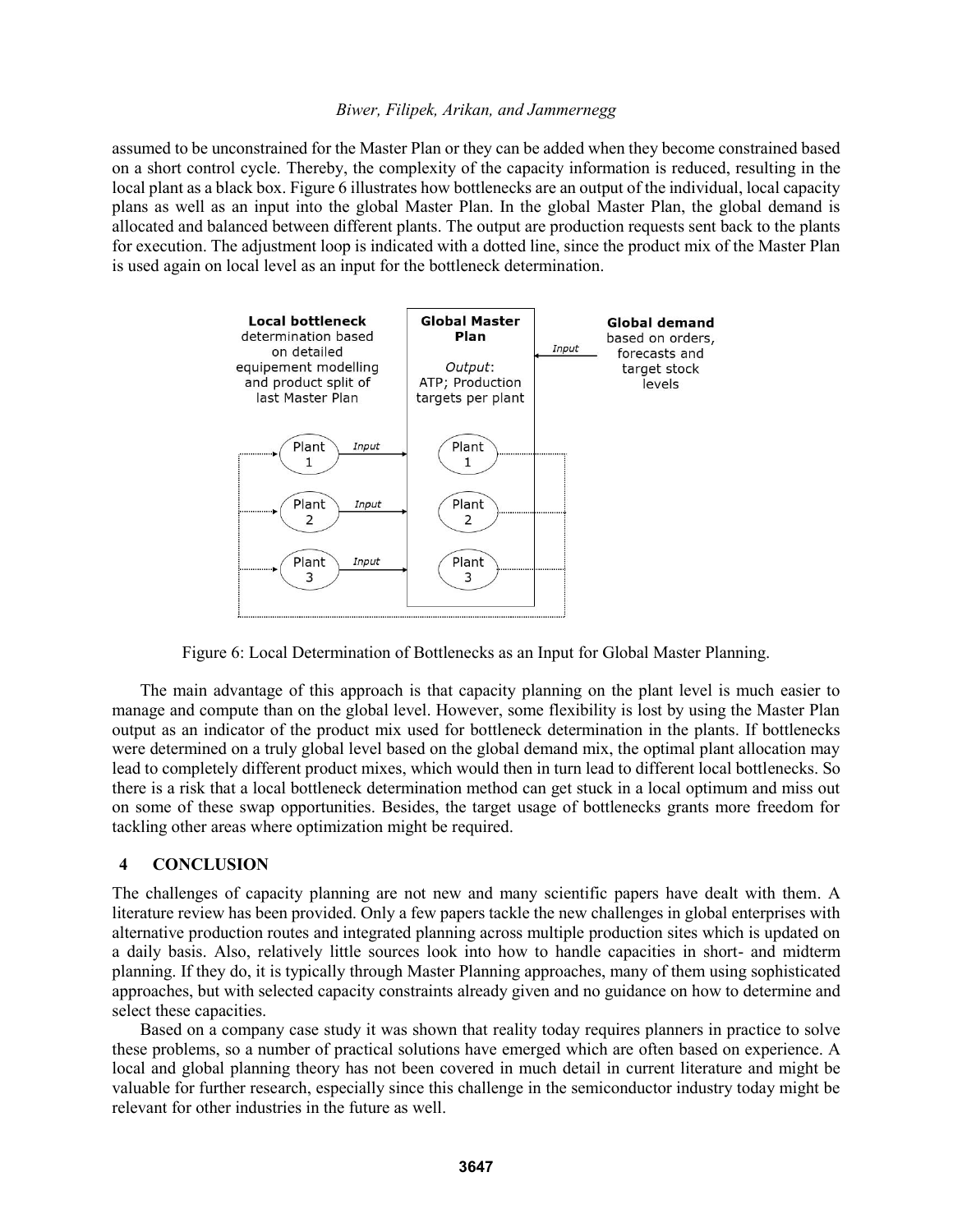### **ACKKNOWLEDGEMENT**

We thank Hans Ehm from Infineon Technologies AG for initiating the idea for this paper and providing valuable input and feedback. We are grateful to Christian Fritzlar of Infineon Technologies AG for sharing his experience with capacity planning and reviewing the paper. Also, we thank Ben Rodriguez from HIPPEROS S.A. for sharing his experience on dynamic and enterprise Capacity Planning.

### **REFERENCES**

- Barahona, F., S. Bermon, O. Günlük, and S. Hood. 2005. "Robust Capacity Planning in Semiconductor Manufacturing." *Naval Research Logistics* 52(5):459–468.
- Bermon, S., and S. J. Hood. 1999. "Capacity Optimization Planning System (CAPS)." *Interfaces* 29:31–50.
- Brown, S. M., T. Hanschke, I. Meents, B. R. Wheeler, and H. Zisgen. 2010. "Queueing Model Improves IBM's Semiconductor Capacity and Lead-Time Management." *Interfaces* 40(5):397–407.
- Cachon, G., and C. Terwiesch. 2011, *Matching supply with demand. An introduction to operations management*, 2nd edn., Boston, MA: McGraw-Hill Irwin.
- Chen, W., Z. Wang, and F. T.S. Chan. 2017. "Robust Production Capacity Planning under Uncertain Wafer Lots Transfer Probabilities for Semiconductor Automated Material Handling Systems." *European Journal of Operational Research* 261(3):929–940.
- Chen, Y.-Y., T.-L. Chen, and C.-D. Liou. 2013. "Medium-term Multi-plant Capacity Planning Problems considering Auxiliary Tools for the Semiconductor Foundry." *The International Journal of Advanced Manufacturing Technology* 64(9-12):1213–1230.
- Chien, C.-F., C.-H. Wu, and Y.-S. Chiang. 2012. "Coordinated capacity migration and expansion planning for semiconductor manufacturing under demand uncertainties." *International Journal of Production Economics* 135(2):860–869.
- Christie, R. M.E., and D. Wu. 2002. "Semiconductor capacity planning: stochastic modeling and computational studies." *IIE Transaction* 34(2):131–143.
- Christoph Habla, Lars Moench, and Rene Driessel. 2007, *A Finite Capacity Production Planning Approach for Semiconductor Manufacturing. CASE 2007 ; 22 - 25 Sept. 2007, Scottsdale, Arizona*, IEEE Service Center: Piscataway, NJ.
- Connors, D. P., G. E. Feigin, and D. D. Yao. 1996. "A Queueing Network Model for Semiconductor Manufacturing Semiconductor Manufacturing, IEEE Transactions on." *IEEE Transaction On Semiconductor Manufacturing* 9.
- Denton, B. T., J. Forrest, and R. J. Milne. 2006. "IBM Solves a Mixed-Integer Program to Optimize Its Semiconductor Supply Chain." *Interfaces* 36(5):386–399.
- Ehm, H., C. Schiller, and T. Ponsignon. 2010. "Achieving Better Utilization of Semiconductor Supply Chain Resources by Using an Appropriate Capacity Modeling Approach on the Example of Infineon Technologies AG." In *Operations Research Proceedings,* edited by B. Hu, et al., 417–422, Berlin Heidelberg: Springer.
- Ellis, S., Y. Gao, and C. Wang. 2017. "TSMC Ready to Spend \$20 Billion on its Most Advanced Chip Plant." Last modified 06.10.18 Accessed 25.06.18. https://www.bloomberg.com/news/articles/2017-10-06/tsmc-ready-tospend-20-billion-on-its-most-advanced-chip-plant.
- Fleischmann, B., H. Meyr, and M. & Wagner. 2008. "Advanced Planning." In *Supply Chain Management and Advanced Planning,* edited by H. Stadtler and C. Kilger, 81–109. 4th ed., Berlin Heidelberg: Springer.
- Fordyce, K., J. Fournier, R. J. Milne, and H. Singh. 2012. "Tutorial: Illusion of capacity Challenge of incorporating the complexity of FAB capacity (tool deployment & operating curve) into central planning for firms with substantial non-fab complexity." In *Proceedings Title: Proceedings of the 2012 Winter Simulation Conference (WSC)*, 1–16: IEEE.
- Fordyce, K., and R. J. Milne. 2012. "The Ongoing Challenge for a Responsive Demand Supply Network: The Final Frontier—Controlling the Factory." In *Decision Policies for Production Networks,* edited by D. Armbruster and K. G. Kempf, 31–69, London: Springer London.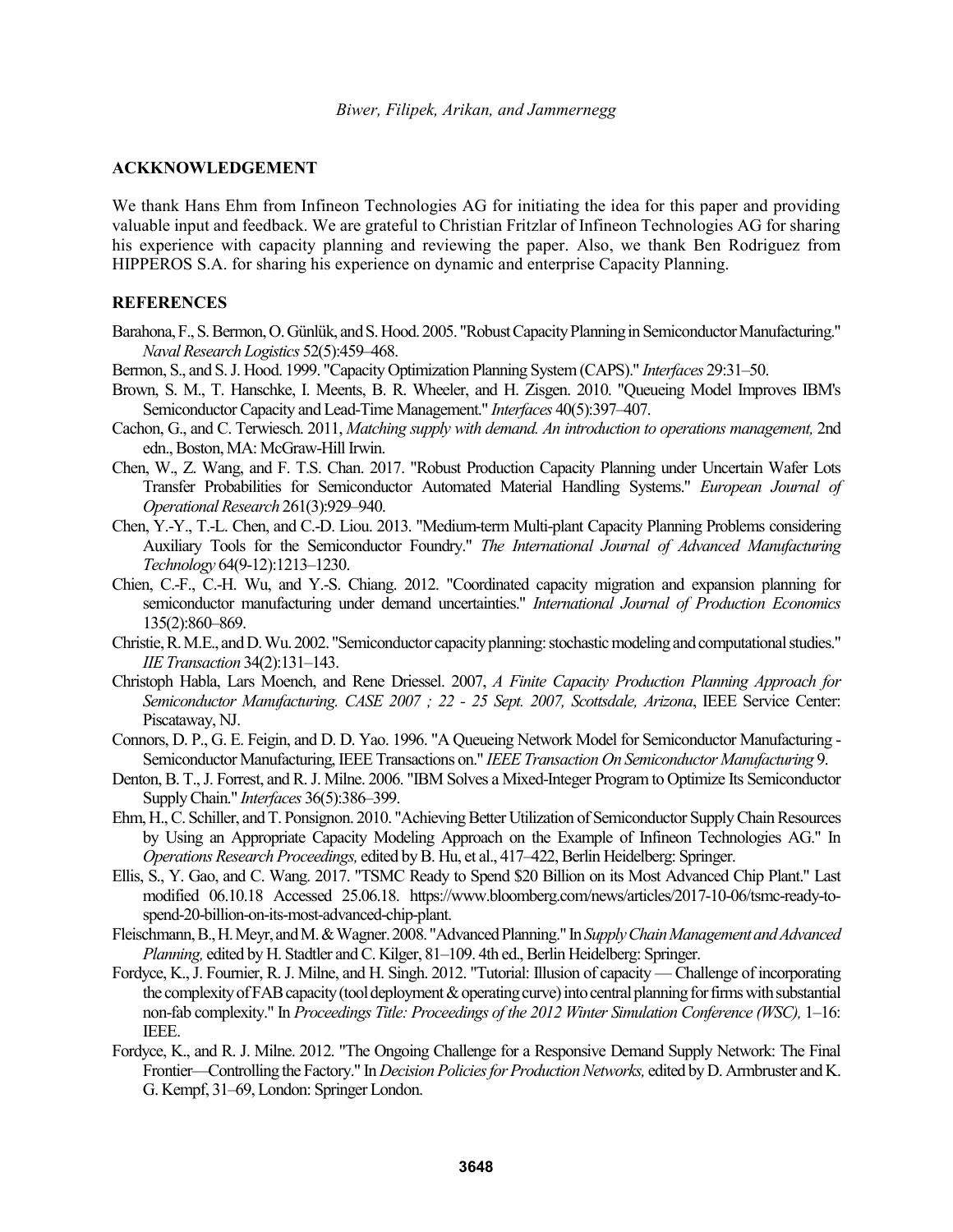- Fowler, J., and J. Robinson. 1995. "Measurement and Improvement of Manufacturing Capacity (MIMAC): Final Report." SEMATECH.
- Geng, N., and Z. Jiang. 2009. "A review on strategic capacity planning for the semiconductor manufacturing industry." *International Journal of Production Research* 47(13):3639–3655.
- Kallrath, J., and T. I. Maindl. 2006, *Real optimization with SAP APO*, Berlin, New York: Springer.
- Karabuk, S., and D. Wu. 2003. "Coordinating Strategic Capacity Planning in the Semiconductor Industry." Operations Research 51(6): 839-849.
- Kim, S. H., and Y. H. Lee. 2016. "Synchronized production planning and scheduling in semiconductor fabrication." *Computers & Industrial Engineering* 96:72–85.
- Kumar, S., and P. R. Kumar. 2001. "Queueing Network Models in Design and Analysis of Semiconductor Wafer Fabs." *IEEE Transactions on Robotics and Automation* 17(5), 548-561
- Leung, S. C. H., and Y. Wu. 2004. "A robust optimization model for stochastic aggregate production planning." *Production Planning & Control* 15(5):502–514.
- Lyon, P., R. J. Milne, R. Orzell, and R. Rice. 2001. "Matching Assets with Demand in Supply-Chain Management at IBM Microelectronics." *Interfaces* 31(1):108–124.
- Mhiri, E., M. Jacomino, F. Mangione, P. Vialletelle, and G. Lepelletier. 2015. "Finite capacity planning algorithm for semiconductor industry considering lots priority." *IFAC PapersOnLine* 48(3):1598–1603.
- Mönch, L., J. W. Fowler, and S. J. Mason. 2013. "Production Planning and Control for Semiconductor Wafer Fabrication Facilities." *Operations Research/Computer Science Interfaces Series* 52. Springer Science & Business Media.
- Mönch, L., and C. Habla. 2008. "Solving Volume and Capacity Planning Problems In Semiconductor Manufacturing: A Computational Study." In *Proceedings of the 2008 Winter Simulation Conference,* edited by S. J. Mason, R. R. Hill, L. Mönch, O. Rose, T. Jefferson, J. W. Fowler, 2260–2266.
- Occhino, T. J. 2000. "Capacity planning model: the important inputs, formulas, and benefits -Advanced Semiconductor Manufacturing Conference and Workshop, 2000 IEEE/SEMI.":455–458.
- Ponsignon, T., C. Habla, and L. Mönch. 2008. "A Model for Master Planning in Semiconductor Manufacturing.": In *IIE Annual Conference. Proceedings*. Institute of Industrial and Systems Engineers (IISE), 1592.
- Ponsignon, T., and L. Mönch. 2012. "Heuristic approaches for master planning in semiconductor manufacturing." *Computers & Operations Research* 39(3):479–491.
- Ponsignon, T., and L. Mönch. 2014. "Simulation-based performance assessment of master planning approaches in semiconductor manufacturing." *Omega* 46:21–35.
- Romauch, M., and R. F. Hartl. 2017. "Capacity planning for cluster tools in the semiconductor industry." *International Journal of Production Economics* 194:167–180.
- Romauch, M., and A. Klemmt. 2015. "Product mix optimization for a semiconductor fab: Modeling approaches and decomposition techniques." *Computers & Operations Research* 53:338–352.
- Rowshannahad, M., S. Dauzère-Pérès, and B. Cassini. 2015. "Capacitated qualification management in semiconductor manufacturing." *Omega* 54:50–59.
- Schiller, C. October 2017, *General Introduction to Plan. Internal document*.
- Tavaghof-Gigloo, D., S. Minner, and L. Silbermayr. 2016. "Mixed integer linear programming formulation for flexibility instruments in capacity planning problems." *Computers & Industrial Engineering* 97:101–110.
- Uzsoy, R., J. W. Fowler, and L. Mönch. 2018. "A survey of semiconductor supply chain models Part II: demand planning, inventory management, and capacity planning." *International Journal of Production Research* 43:1–19.
- Wu, C.-S., Chou, Y-C, and J.-Z. Lin. 2001. "Optimization and economic analysis for tool portfolio planning in semiconductor manufacturing - Semiconductor Manufacturing Symposium, 2001 IEEE International." *IEEE*.
- Yachi, G., and C. Schiller. September 2017, *Introduction to Demand Planning. Internal document*.